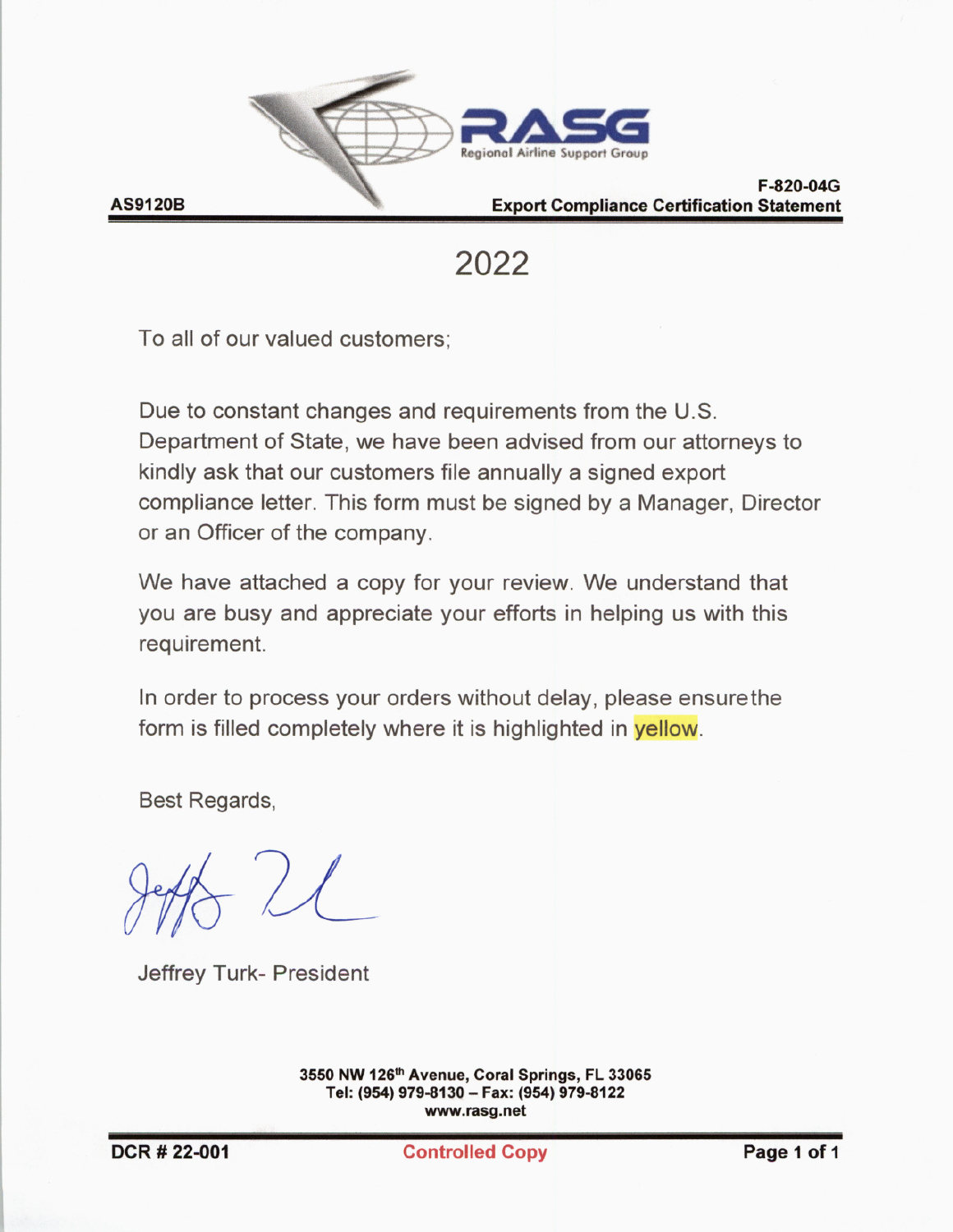

#### **Export Compliance Certification Statement F-820-04G**

# **2022**

## **EXPORT COMPLIANCE CERTIFICATION STATEMENT**

Support Group, and such item(s) may be exported outside the United States at some time. control laws and regulations. The Customer is contemplating a purchase from Regional Airline It is Regional Airline Support Group's policy to verify that all transactions comply with U.S. export

This Certification Statement is an agreement between Regional Airline Support Group and

 $\frac{1}{\sqrt{2}}$  , where  $\frac{1}{\sqrt{2}}$  , where  $\frac{1}{\sqrt{2}}$  , where  $\frac{1}{\sqrt{2}}$  , where  $\frac{1}{\sqrt{2}}$  , where  $\frac{1}{\sqrt{2}}$ 

("Customer") **\***

true in the future. statements to be currently true, and Customer certifies that these statements will continue to be for services, products and/or technical data. By signing below, Customer certifies the following and the certifications herein are part of the express consideration Customer is providing RASG

- items, material, technology or software. prior approvals required by the U.S. Government prior to export or re-export of such comply with U.S. export laws and regulations, and Customer will obtain any licenses or Support Group (including the initial purchase from Regional Airline Support Group) will material, technology or software purchased or obtained from or through Regional Airline 1) All transactions involving the sale, purchase, transfer, export or re-export of any items,
- software that was obtained from or through Regional Airline Support Group: 2) Customer will not sell, transfer, export or re-export any items, material, technology or
	- persons (unless properly licensed by the United States Government to do so); a. to any person on a US Commerce Department list of denied or unverified
	- parties (unless properly licensed by the United States Government to do so); b. to any company on a US Commerce Department list of denied or unverified
	- Government to do so); denied or unverified persons (unless properly licensed by the United States c. to any company controlled by a person on a US Commerce Department list of
	- d. in violation of any US Commerce Department licensing requirement;
	- e. in violation of any US Commerce Department regulation; nor
	- by the US Commerce Department. f. in violation of any US export law that is subject to enforcement or interpretation
- software that was obtained from or through Regional Airline Support Group: 3) Customer will not sell, transfer, export or re-export any items, material, technology or
	- States Government to do so); otherwise export-restricted persons (unless properly licensed by the United a. to any person on a US State Department list of debarred, specially designated or
	- States Government to do so); or otherwise export-restricted parties (unless properly licensed by the United b. to any company on a US State Department list of debarred, specially designated
	- properly licensed by the United States Government to do so); debarred, specially designated or otherwise export-restricted persons (unless c. to any company controlled by a person on a US State Department list of

**Initials\*:**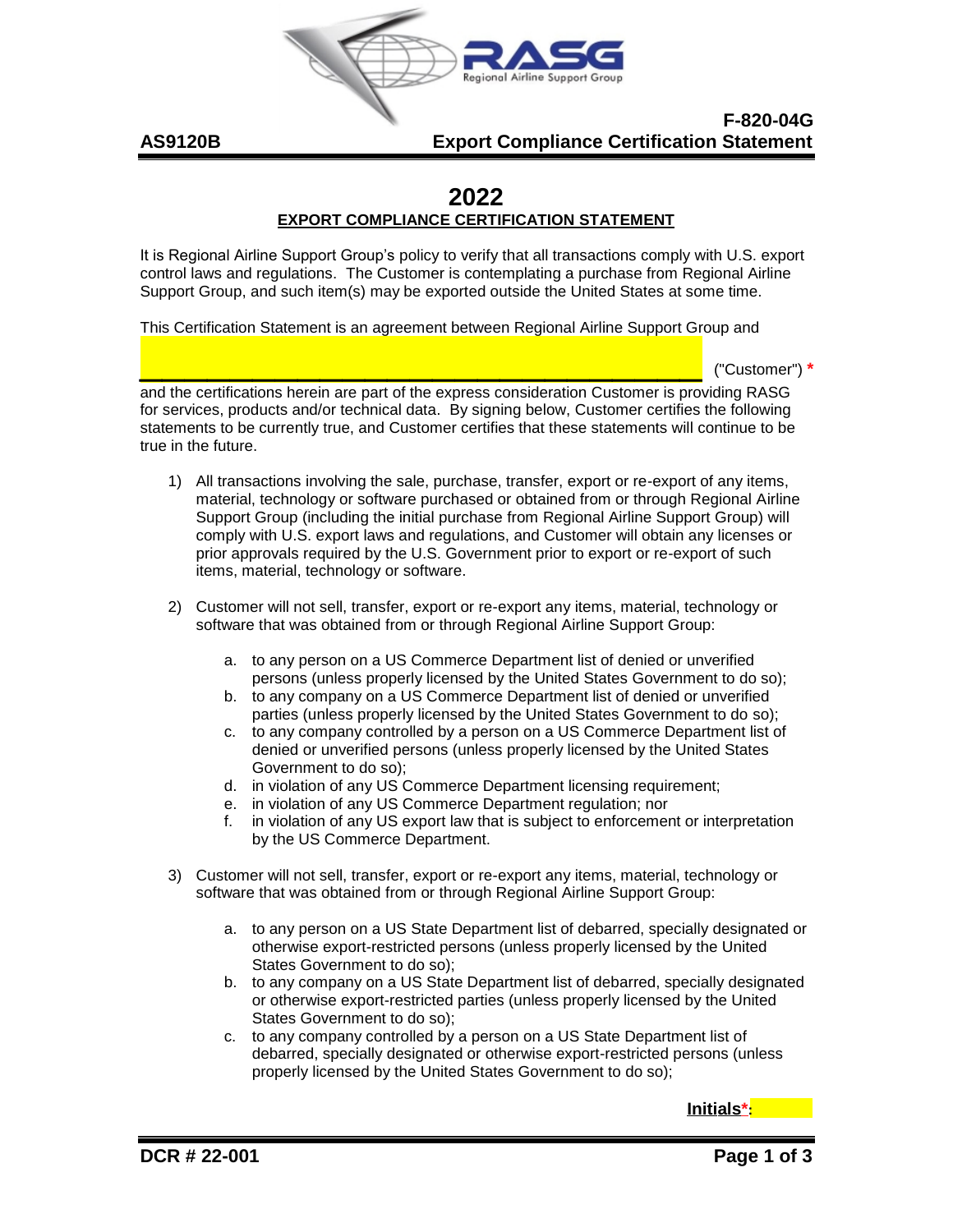

#### **Export Compliance Certification Statement F-820-04G**

- d. to any party in violation of a US State Department embargo (unless properly licensed by the United States Government to do so);
- e. in violation of any US State Department licensing requirement;
- f. in violation of any US State Department regulation; nor
- g. in violation of any US export law that is subject to enforcement or interpretation by the US State Department.
- 4) Customer will not sell, transfer, export or re-export any items, material, technology or software that was obtained from or through Regional Airline Support Group:
	- a. to any party in violation of a US Treasury Department embargo (unless properly licensed by the United States Government to do so);
	- b. in violation of any US Treasury Department licensing requirement;
	- c. in violation of any US Treasury Department regulation; nor
	- d. in violation of any US export law.
- 5) Customer (and/or the parties who will receive the services, products and/or technical data provided by RASG) is not, has not been and will not be engaged (directly or indirectly) in any of the following activities:
	- (a) research, design, support, development, use, construction or any other activity regarding chemical or biological weapons or their precursors, delivery systems or components for such weapons,
	- (b) research, design, support, development, use, construction or any other activity regarding rocket systems or unmanned air vehicles of any type or support or delivery systems for such weapons,
	- (c) research, design, support, development, use, construction or any other activity regarding nuclear energy, weapons, propulsion projects or other nuclear applications,
	- (d) any other activity prohibited by the U.S. Export Administration Regulations (EAR), the International Traffic In Arms Regulations (ITAR), U.S. Department of Energy or Nuclear Regulatory Commission export or import regulations, or
	- (e) research, design, support, development, use, construction or any other activity regarding weapons or munitions of any sort.
- 6) Customer warrants that the items, material, technology or software being sold, transferred, or exported from Regional Airline Support Group (or from Regional Airline Support Group's designee) to Customer (or to Customer's designee) are for use on commercial aircraft in civil operation, unless an alternative intended use is disclosed to Regional Airline Support Group in writing before the transaction.